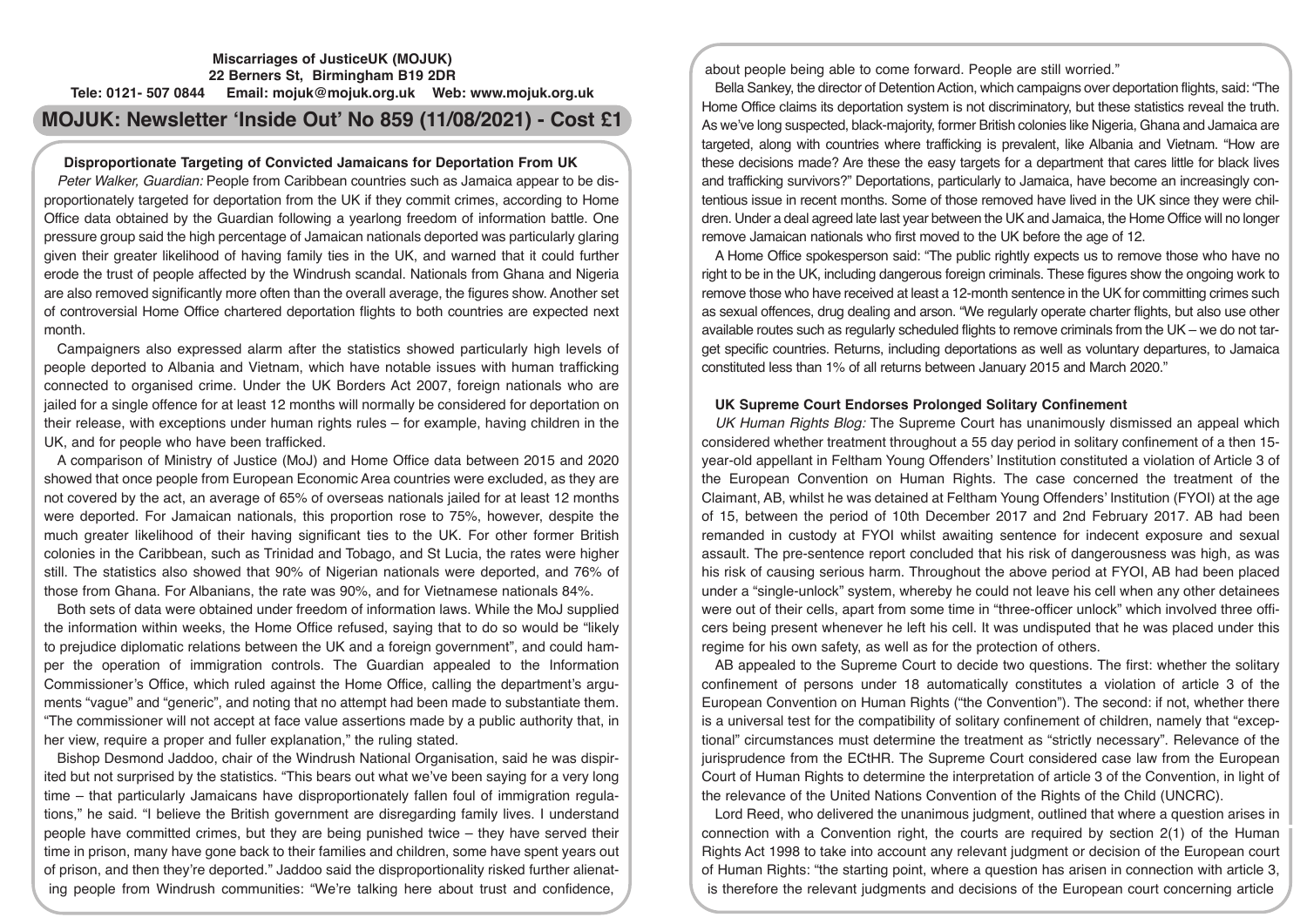3" (§39). Whether solidary confinement of persons under 18 is automatically a violation of article 3. Referring to Ireland v United Kingdom (1979-80) 2 EHRR 25 §162, the Court noted the finding of the ECtHR, that in order to constitute a violation of article 3, treatment must "attain a minimum level of severity, which normally has to be assessed in light of all of the circumstances of the case"(§40) (emphasis added). The Court went on to consider Ahmad v United Kingdom (2012) 56 EHRR 1 § 178, which accounts for a fuller range of factors relevant to determining whether there has been a violation of article 3, including: the presence of premeditation; that the measure may have been calculated to break the applicant's resistance or will; an intention to debase or humiliate an applicant, or, if there was no such intention, the fact that the measure was implemented in a manner which nonetheless caused feelings of fear, anguish or inferiority; the absence of any specific justification for the measure imposed; the arbitrary punitive nature of the measure; the length of time for which the measure was imposed; and the fact that there has been a degree of distress or hardship of an intensity exceeding the unavoidable level of suffering inherent in detention (§ 42).

In its discussion, the Court emphasised the trend in judgments delivered by the ECtHR that aim to determine whether the ill-treatment has attained the minimum level of severity which is necessary for article 3 to apply. The Court described the approach taken by the Strasbourg court as one in which "that minimum level is not fixed, but depends on the circumstances of the case"(§ 50). Further, and reiterating the ECtHR's finding in Van der Ven v Netherlands (2004) 28 EHRR 46 at §51 the Court also clarified that removal from association has not thus far been found by the ECtHR to be in itself inhuman or degrading  $(§\;43, \;§\;51)$ .

Decision: With regard to the first question, whether the solitary confinement of persons under 18 automatically constitutes a violation of article 3, the Court placed weight on the consistent approach taken by ECtHR, in which a range of considerations must be taken into account to determine whether any such treatment can be regarded as inhuman or degrading. In the absence of Convention jurisprudence setting out a rule that applies in all instances of solitary confinement, close attention has to be paid to the full set of circumstances of each child to determine whether treatment is in breach of article 3. That was sufficient to dispose of the first question in favour of the Secretary of State.

Having further regard to the ECtHR case law, the Court also dismissed the appeal on the second point. First, the Court noted that the ECtHR had never laid down precise rules governing the operation of solitary confinement (§ 59). Moreover, in situations which have not yet come before the European court, domestic courts "can and should aim to anticipate, where possible, how the European court might be expected to decide the case, on the basis of the principles established in its case law" (§ 59). It is for this reason that the Court rejected AB's invitation to set out a definition of solitary confinement, and to hold that treatment satisfying that definition is automatically a violation of article 3 if it is imposed on a person aged under 18, at least if it exceeds a specified duration (§ 53). As explained by Lord Reed, doing so would "be a major departure from the principles currently laid down in the Convention jurisprudence" (§ 53).

The Court made clear that it is not the function of domestic courts to establish new principles of Convention law (§ 59). Quoting Lord Bingham of Cornhill in R (Ullah) v Special Adjudicator [2004] UKHL 26; [2004] 2 AC 323, Lord Reed described the role of domestic courts as "to keep pace with the Strasbourg jurisprudence as it evolves over time: no more, but certainly no less". Ultimately, the Supreme Court demonstrated regard for the consequences of taking a less conservative approach than that of the ECtHR. The Court stated that if it were to go further

than they can be fully confident that the European court would go, and the European court would not in fact go so far, then the public authority involved has no right to apply to Strasbourg, and the error made by the domestic courts will remain uncorrected. (§ 42)

Comment: As was the position in the Court of Appeal, this case demonstrates a reluctance by the Court to point to any "bright line" rule under which solitary confinement constitutes a violation of article 3. Instead, the Court adopted the approach taken by the Strasbourg Court, emphasising a need to consider the particular relevant factors in a given case when deciding whether treatment was degrading or inhumane. Of course, without an agreed upon definition of solitary confinement under either domestic or International law, even if the Court were to have found that solitary confinement (as defined by the appellant) constituted a violation of article 3, it would still be the task of courts in future cases to take an fact-specific approach into deciding whether any such treatment could be considered as solitary confinement in the first instance.

Finally, the Court held that it was unable to consider the compatibility of AB's treatment with article 3 on wider grounds, as invited to do by the intervener (the Equality and Human Rights Commission). Had it done so, the Court would "commit precisely the same error of which the lower courts stand accused", as on the Claimant's case "an approach which takes into account the circumstances of a particular case is erroneous" (§ 3). Moreover, the Court also noted that the intervener's proposition would have been at odds with its procedural rules and caused unfairness to the Secretary of State, who had prepared to address the two questions of law as set out above.

# **Ombudsman Finds Investigation Failures in UDA Murder**

Julian O'Neill, BBC News: There were "significant failures" in the police investigation into the murder of a Catholic teenager by loyalist paramilitaries, a Police Ombudsman's report has concluded. Damien Walsh was shot in 1993. There was no evidence police had advance knowledge of the attack or could have stopped it, the report said. But there were "collusive police behaviours" in the investigation and decision to suspend surveillance of the gang responsible. The teenager was fatally wounded after being shot by the UDA (Ulster Defence Association) in Belfast. He was at work at a coal supply business within the Dairy Farm shopping complex close to Twinbrook in the west of the city.

At the time, the complex was under security force surveillance - fertiliser for Provisional IRA bombs was being stored in a premises two doors away from the coal business. Ombudsman Marie Anderson said the teenager was "the innocent victim of a terror campaign mounted by loyalist paramilitaries against the nationalist community". "The UDA alone were responsible for Damien's murder," she added. "However, I have identified investigative failings and gaps as well as collusive behaviours by police, which I believe failed both Damien and his family." Ms Anderson noted that in the days before the shooting, the Royal Ulster Constabulary (RUC) suspended a surveillance operation against the UDA's 'C company'. She said the decision "cannot be directly linked to Damien's murder", but it "indirectly contributed" to them being able to operate without constraint. "In my view this amounted to a deliberate decision that constituted collusive behaviour on the part of police." During the period when the gang was not under watch, it also murdered Peter Gallagher at the Westlink Enterprise Centre in west Belfast.

*Major Failures:* Ms Anderson's report said police had suspended their surveillance in order to focus resources on the operation against the IRA at the Dairy Farm. Her report also found major failures in the murder investigation. The senior investigating officer was not told of the surveillance operation of the Dairy Farm complex, nor was he made aware of Army witnesses to the attack. Ms Anderson found this was a deliberate decision to impede the investigation. "Intelligence indicating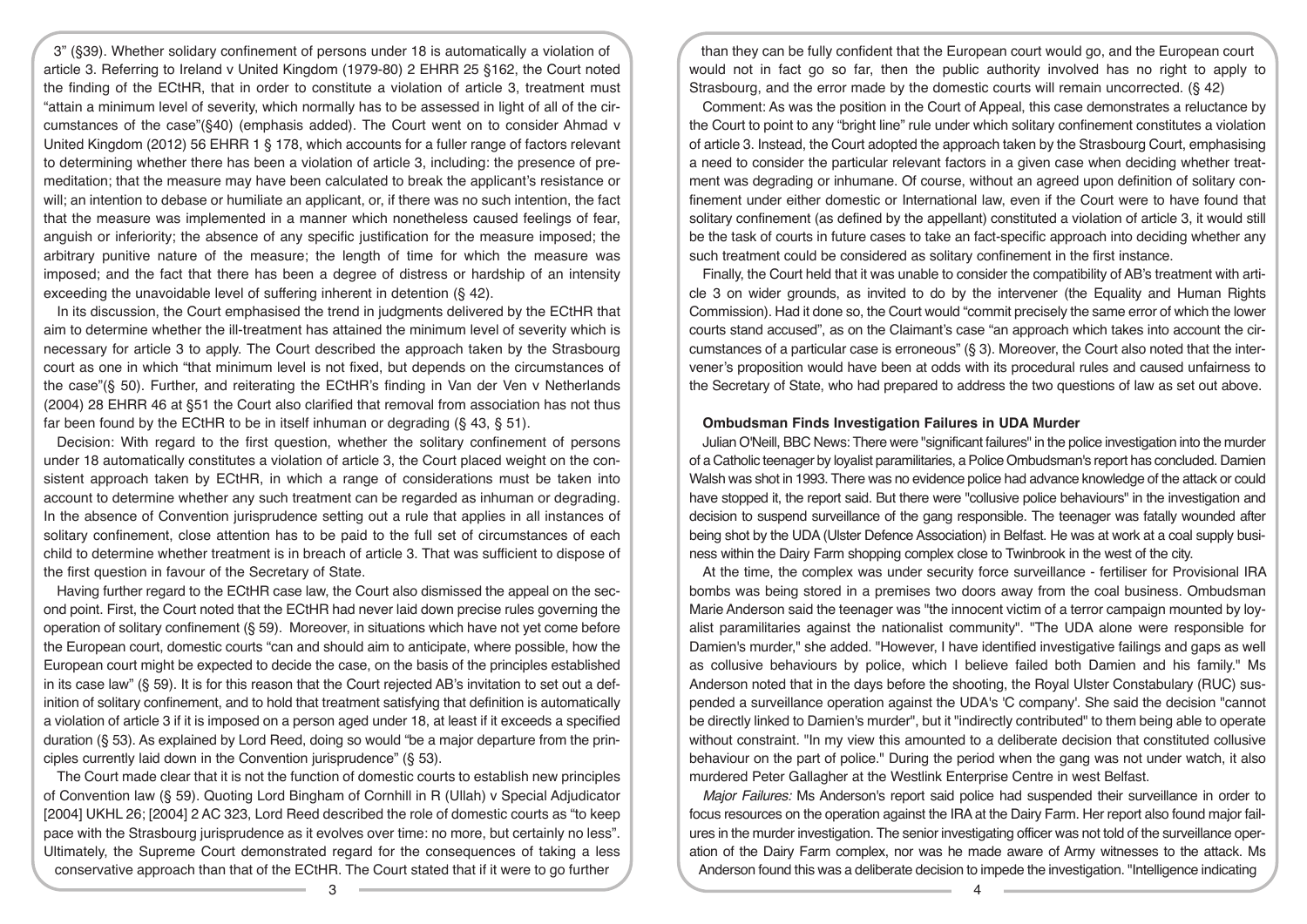the UDA had received information from a police officer which informed their attack on the Dairy Farm was also withheld from the senior investigating officer, as was intelligence suggesting that the group had received information from 'British intelligence'." The report stated the targeted nature of the attack, near a business unit being used by the IRA, "suggested that gunmen had prior knowledge of the PIRA activities at the Dairy Farm". The ombudsman further found that of seven suspects, just three were arrested and only one questioned in relation to the murder.

*Murder Weapon:* None of the three suspects' homes was searched for evidence and no one has ever been charged in relation to the murder. Police also failed to pursue evidence relating to the murder weapon. The Browning pistol was found a year later but the person caught with it was not subjected to forensic tests to determine whether he could be linked to the teenager's killing. Neither was the man he claimed had given him the weapon. The gun was subsequently destroyed - something which Ms Anderson said ought not to have occurred in an unsolved murder case - although its disposal was in line with police policy at the time. All police officers connected to the case are now retired.

*'Totally Wrong and Totally Immoral':* The Walsh family welcomed the ombudsman's findings and said they are determined to continue to fight for those involved to face justice. "His life was stolen from him," said Damien's mother Marian. "I am glad that all the suspicions I had around collusion have been verified at an official level. "I really want to go on with this and I want to see the people who did this brought to court." Speaking to the BBC's Good Morning Ulster programme, Ms Walsh said she was "really exhausted, physically and mentally". Ms Walsh described government plans announced last week, which would see an end to Troubles-related prosecutions, as "totally wrong and totally immoral". "This should just be the beginning of the process and I'm hoping it will be, but given Boris Johnson's trying to bring in legislation to stop any further investigations or prosecutions, inquests and so on, it looks like it might be the end of the process. "It's denying us our basic human rights, we have the right to justice, we have the right to truth and that is taking all of that away."

Police Service of Northern Ireland (PSNI) Assistant Chief Constable Jonathan Roberts said the service would carefully consider the Police Ombudsman's report with a view to identifying appropriate next steps. "Damien Walsh was an innocent young man killed by a despicable act of terrorism," he said. "The pain of such a grievous loss does not fade and I am acutely aware that today will be very upsetting for the family. My thoughts are with them."

#### **Support for Families of Those Serving Indeterminate Sentences**

HM Prison and Probation Service (HMPPS) has published a guide to assist families and significant others who have a loved one serving an indeterminate sentence, such as a Life or IPP sentence. The guide builds on the joint Prison Reform Trust and University of Southampton report, 'A Helping Hand: Supporting Families in the Resettlement of People Serving IPPs', written by Dr Harry Annison and Christina Straub, which we published in 2019. The report recommended that HMPPS should "develop appropriate information materials for families that explain the systems, processes and responsibilities related to the IPP sentence." The guide goes some way to meeting that recommendation, and aims to improve understanding of key stages during the sentence; suggests ways to support progression; and where to find more information and support.

HMPPS Introduction 1) We recognise that you, as a family member or significant other, can play a vital supportive role in the rehabilitation and resettlement of those serving indeterminate sentences, like a life sentence or a sentence of Imprisonment for Public Protection (IPP). To support you in doing so, we have created this guide to help explain some of the key pro-

cesses that affect indeterminate sentenced prisoners (ISPs). This guide will also signpost you to where you can find more information about certain process or topics, where possible. 2) . We also recognise that having a relative or significant other in prison can be very difficult, and that this could be made all the more difficult if you are struggling to find out about how the system works and what it means for your relative or significant other. We hope that the information and links within this guide are helpful. 3) . The aim of this guide is to give you the following: • A basic overview of indeterminate sentences; • An understanding of what life is like in prison for an adult serving an indeterminate sentence1; • An understanding of how sentence planning works, and of the initiatives and work people in prison may need to complete to help with their progression; • An overview of the Generic Parole Process, the Tariff Expired Removal Scheme (applicable to Foreign Nationals ISPs), and the Parole Reconsideration Mechanism; and • An overview of the different processes that can affect people serving indeterminate sentences, following release in the community on licence. 4). It is important to note that, while this guide provides details and explanations of processes that affect those serving indeterminate sentences, each person's journey is unique to them. 5). To find out specific details of your or relative significant other's case, please contact them or their legal representative directly. With your relative or significant other's permission, you can also liaise with their Prison Offender Manager (POM) or Community Offender Manager (COM) to discuss their case.

## **Unlawful Acts Will Go Unchallenged' as a Result of New Judicial Review Bill**

Zaki Sarraf, Justice Gap: The new judicial review bill published by the government yesterday would 'weaken, rather than reinforce' government accountability and mean 'unlawful acts would go unchallenged', say critics. The justification provided by Lord Chancellor, Robert Buckland was that the new bill would save money and court time; however the solicitors' professional body Law Society has said that the proposals should 'ring alarm bells' for people attempting to seek remedy against the state in court.

Earlier this year, the Independent Review of Administrative Law concluded that ministers could be 'confident' that 'the courts will respect institutional boundaries in exercising their inherent powers to review the legality of government action'. 'Politicians should, in turn, afford the judiciary the respect which it is undoubtedly due when it exercises these powers,' it added. However the Lord Chancellor, Robert Buckland told the House of Commons that the panel's recommendations were a starting point but the government 'would like to go further to protect the judiciary from unwanted political entanglements and restore trust in the judicial review process'.

Quashing orders overturn or set aside an unlawful decision and the new bill would allow a judge to delay the point at which a government decision is overturned or 'quashed'. Ministers argue that this will improve the public policy-making process as governmental departments can consult on the best way to replace an administrative regime rather than creating a rush to 'do it immediately'. It has been argued that this change would allow governments to essentially rectify an unlawful policy without facing adverse consequences. The bill would also allow judges to remove the retrospective effect of quashing orders giving judges the power to decide that the government's action was unlawful without invalidating any prior decisions.

MoJ say that the changes to quashing orders will 'empower judges'. Critics have pointed out that this would allow the government to avoid compensating people who were previously wronged and were subjected to the government's unlawful actions in the past. The bill will end the practice where parties in immigration and asylum cases, who have been refused permission to appeal by both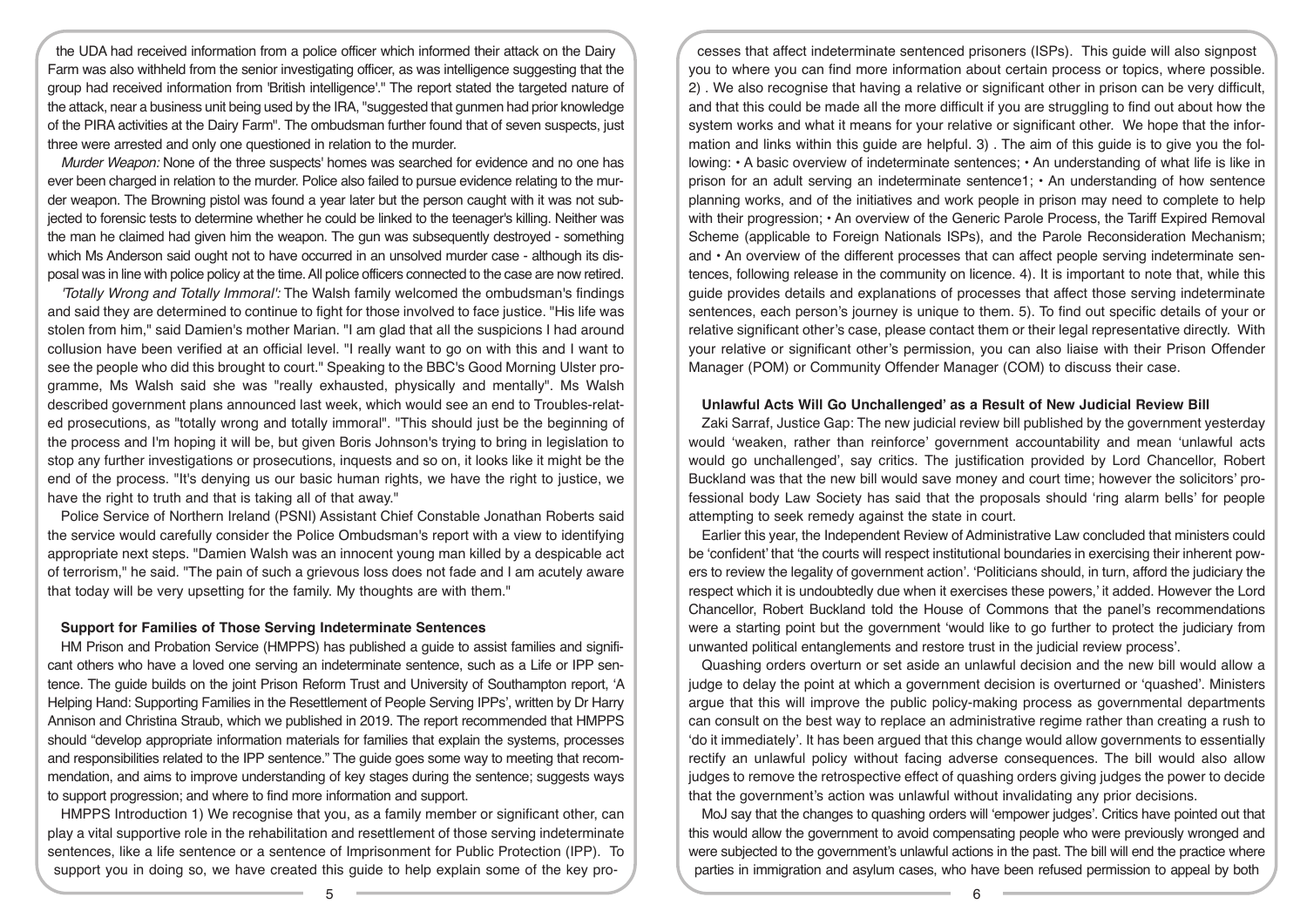the first-tier and upper tribunal, to bring a judicial review in the High Court – known as Cart judicial reviews. David Lammy MP, the shadow justice secretary, commented that it is 'unhinged that the MoJ is wasting resources on attacking a vital process that works well while the courts system is on the brink of collapse'. 'It is wrong for the government to try to put itself above the law by limiting where courts can hold the government to account,' he said.

Jo Hickman, director of the Public Law Project said the reforms 'will weaken, rather than reinforce, government accountability'. 'This would undermine the government's stated objectives of protecting the individual from an overbearing state' Hickman continued. Daniel Machover, head of civil litigation at Hickman & Rose Solicitors, said on the Government's own data '40-50% of judicial reviews', excluding called 'Cart' JRs, are successful 'meaning almost half the decisions they challenged were unlawful'. 'This Bill's proposal to restrict both who can bring a Judicial Review and also the remedies available to them if successful will mean that more unlawful acts go unchallenged,' he said. 'This may be better for this Government, but not for its citizens, or society as a whole, or the rule of law.'

#### **ECtHR: Post-Mortem Examination of Muslim Baby Violated Parents' Humans Rights**

A post-mortem examination of a baby conducted against the wishes of his Muslim parents has been ruled a breach of Articles 8 and 9 of the European Convention on Human Rights (ECHR). Leyla Polat, an Austrian national, became pregnant with her son Y.M. in 2006 and was told by doctors that her baby was likely to be born with a disability as a result of Prune-Belly syndrome. On 3 April 2007, Mrs Polat gave birth prematurely and just two days later her son died from a cerebral haemorrhage. Doctors wished to carry out a post-mortem examination in the interest of science and public health, but Mrs Polat and her husband wanted to bury their son in accordance with their Muslim beliefs so refused to give their permission. Nevertheless, on 6 April 2007, a post-mortem examination was performed at the Feldkirch Regional Hospital as the doctors claimed it had to be carried out in order to clarify the exact reason for Y.M.'s death. According to standard practice, all the internal organs were removed and the hollows were filled with cotton wool.

Mrs Polat and her husband told the court that they had not been informed of the extent of the examination and did not discover the state of the body until the funeral rites took place in Turkey. Once the state of the body was discovered the planned funeral could not go ahead and Y.M. was buried in another village without the religious ritual washing and Islamic ceremony, at additional costs to the parents. His organs were later returned to the parents and they were also buried in his grave in Turkey. Mrs Polat took a case against the hospital management company seeking damages and at first instance the local court ruled in her favour; however, on appeal, the Innsbruck Court of Appeal remitted the case. Medical experts for the case had confirmed that the post-mortem had been necessary to confirm the diagnosis and the hospital had followed the standard practice during the examination. The hospital was also awarded costs of almost €33,000. Unsatisfied by this result, Mrs Polat lodged an appeal on points of law and particularly relied on Article 9 of the ECHR and the Austrian constitution, requesting a preliminary ruling from the Court of Justice of the European Union (CJEU). Once again, she was unsuccessful. Thereafter, she lodged an application with the European Court of Human Rights (ECtHR), claiming that she had suffered a breach of her Article 8 right to respect for private and family life and Article 9 right to freedom of thought, conscience and religion. The court found that the hospital had a legitimate interest in carrying out the post-mortem for science and public health reasons, but had failed to appropriately balance these interests with the rights, will, and religious convictions of the par-

ents. The court was also asked to examine the rights of the parents to have been told that a post-mortem examination would be carried out or the extent of that examination. It found that there appeared to be no law in Austria regulating how much information had to be provided in such circumstances but noted the delicacy of the situation. Ultimately the court decided in these particular circumstances, and given the religious interests of the parents, the hospital did have a duty to inform them of the extent of the post-mortem. The court's judgment stated that there had been a breach of Article 8 and Article 9 of the ECHR was held unanimously and the court ruled that Austria must pay Mrs Polat and her husband €10,000 in respect of nonpecuniary damage and €37,796.92 in respect of costs and expenses.

#### **Child Protection Investigations – No Further Action Necessary?**

*Transparency Project:* Are hundreds of thousands of families being put through unnecessary investigations by unchecked social workers? That's the suggestion made by a succession of recent news stories, some prompted by the first report of the Independent Review of Children's Social Care. Services are 'too focused on investigating families', went the BBC; 'innocent families have been traumatised by groundless investigations', said The Times as part of a series on the issue, elsewhere reporting that 'councils … launch abuse investigations based on a single unexplained mark', and asserting 'social workers too quick to wade in', quoting the Review's chair, Josh Macalister, as saying that social workers are 'investigating first when [they] should be helping'. Much of the unease about the numbers of investigations is that so many apparently end with 'no further action'. If 135,000 of 201,000 child protection investigations in a year do not lead to a child protection plan, can they be justified? The answer, as ever, is: it's complicated. And the first step in drawing any conclusions is to understand exactly what a child protection investigation is, and what 'no further action' really means.

*Note,* to begin with, that those working in the system are more likely to describe this process as a 'section 47 enquiry', because it is grounded in that bit of the 1989 Children Act. The Act places a duty on local authorities (who employ social workers) to make 'such enquiries as they consider necessary to enable them to decide whether they should take any action to safeguard or promote the child's welfare' where they 'have reasonable cause to suspect that a child who lives, or is found, in their area is suffering, or is likely to suffer, significant harm'. They are under the same duty if they are informed that a child in their area is subject to an emergency protection order or is in police protection. But the steps towards initiating an investigation are convoluted and the recorded outcomes rarely reflect the nuance inherent to real life. The process is set out in the statutory guidance, Working Together which must be followed by local authorities (or else they are likely to be acting unlawfully).

It Usually Goes Something Like This: 1) Information about a child is sent to a social worker, either by another professional agency or by a member of the public. The social worker may or may not already be working with the child and their family (what follows is broadly the same either way); 2) Following an assessment of the information (which may be very brief), the social worker and their manager decide there is evidence the child is likely to suffer significant harm. This decision is based on a combination of their professional judgement and local guidance. At every stage that follows, parents' consent will be sought unless that would put the child at greater risk; 3) The social worker and manager discuss the information with a specialist police sergeant and an appropriate health professional. This is called a 'strategy discussion', because it is an opportunity for all agencies to share relevant information and agree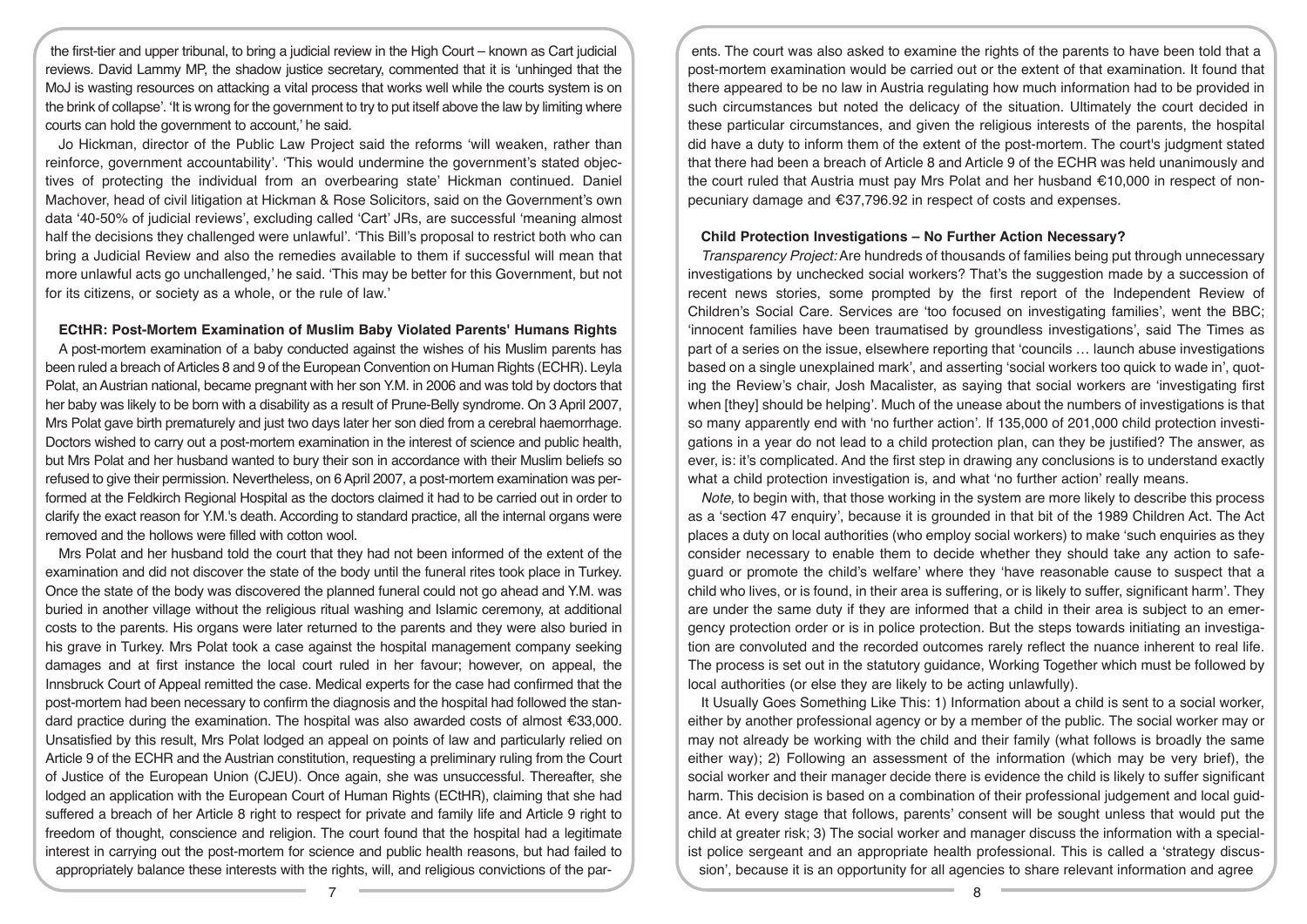a strategy to understand what is happening and take appropriate action to help the child and family. It is entirely possible for the process to end here: this stage might provide sufficient detail about the child's life, and the identified risk, for the social work team to be satisfied no higher level of intervention is required; 4) If the professionals contributing to the discussion believe further enquiries are required, however, a child protection investigation will begin. Importantly, the social worker does not begin their enquiries until the strategy discussion has been held and it is agreed that an investigation is necessary. That means the process could also be ended here if, for example, the police do not agree to have a strategy discussion or for a section 47 enquiry to be initiated. (In my experience this is surprisingly common.) The investigation, if it happens, is always led by a social worker, but they should be assisted by any other relevant professional agency, and the police may lead a criminal investigation in parallel; 5) In practice, it means the social worker will meet with the family to talk about the information initially received. They will aim to meet the child alone, although can only do so (other than, as above, where this would in itself create a risk to the child) with parents' agreement; 6) They will also seek information from other professionals who might be able to assist in explaining the original incident. Where pertinent, that would include medical advice from an appropriately senior doctor. All this feeds into the social worker's final analysis. Further detail on when and how strategy discussions and section 47 enquiries are undertaken is provided in local procedures manuals, all of which are available online (the London-wide page is here, for example); 7) If, at any point, the social worker feels the child is at such risk that immediate protective action must be taken, the local authority can either apply for a court order which would allow it to make decisions about the child, or can ask the police to use their emergency powers of protection. 8) If, however, the investigation runs its course, the social worker is generally presented with three possible outcomes. They are that: - concerns about the child are not substantiated (but the child may still be 'in need', according to section 17 of the 1989 Children Act); - concerns are substantiated and the child is likely to suffer significant harm; or concerns are substantiated but the child is not likely to suffer significant harm.

They are then asked to select the action taken following their enquiries. This includes, but is not limited to, some variations on 'no further action', normally along the lines of 'no further action because the child is already being supported as a child in need'; 'no further action because the child is looked after by the local authority'; 'no further action for another reason' which could relate to existing court proceedings; as well as something amounting to 'no further action because the case will close'. Here's where it gets confusing: even where a social worker selects outcome 'b' (i.e. concerns are substantiated and the child is likely to suffer significant harm), there might not then be a child protection plan. That might be because the child is already on a child protection plan, or the local authority is providing services to meet their needs in some other way, or the social work team might convene a child protection conference but the majority vote is against a child protection plan. In fact, whether or not an investigation leads to a child protection plan is a poor measure of the merit of the original enquiry, given the diversity of available outcomes.

Even if local authorities later use other parts of the law – care proceedings, for example – their involvement in a child's life might start with a section 47 enquiry. And, crucially, social workers also carry out child protection investigations when they are already working with families under other parts of the law (including where a child is subject to a care order). That's because section 47 is the legal mechanism for social workers and other professionals to work together to respond to new information that suggests a child is at risk. So some enquiries

end with no further action simply because the social worker decides the work they are already doing with the child and their family remains the correct course of action.

Another important piece of context is that these outcomes are literally buttons the social worker has to press on a computer system. We aren't able to complete our formal enquiry until we have clicked one of those buttons. All of us know that life is often opaque and occasionally messy; it's a deeply imperfect way to represent a child and family's experience, but the Department for Education demands this data for reporting purposes. Moreover, regardless of the outcome, these investigations follow the principles of any assessment; they are completed, wherever possible, in partnership with the child's family to understand what the child needs and identify how their carers might be supported to meet those needs. It is entirely possible for a section 47 enquiry to conclude with recommendations for support services to be provided to the adults and children (like a short break for the child, financial support for the parents, or therapeutic input.) It would be impossible to identify how to help a family without first understanding what they need.

Where concerns are not substantiated, and no further action is taken, that does not necessarily invalidate the original decision to begin a child protection investigation. It is, of course, conceivable that professionals in the child protection system are too risk averse and too quick to agree to using section 47. But examining the data alone, or a handful of reported cases, is a poor way of testing that hypothesis. And the process is designed to carefully balance the duties of local authorities to investigate with the need to scrutinise social workers' judgement. Perhaps this data suggests we should reconsider whether we have the balance quite right, but that requires nuance, sensitivity and a sound understanding of law, guidance, and practice. It's hard to overstate how important this is, and not just because there's a review of the whole system right now. (There is already much comment on the broad themes of that exercise, including thorough indepth analysis on this site). No, because families' expectations of the system are partly shaped by media coverage. When I next call a parent and introduce myself as a social worker, are they more likely as a result of these stories to assume I'm simply there to investigate them, rather than help them? Possibly, and none of us went into this job to interrogate families' lives. We do the job to help people. That's been more difficult than ever over the last year because of the impact of covid and lockdowns. It's been utterly relentless – I've never experienced anything like it in my professional career. It's all the more critical that we avoid sensationalism.

# **Seven Out Of 10 Women Sentenced to Prison Last Year Committed Non-Violent Offences**

*Jon Robins, Justice Gap:* More than seven out of 10 women sentenced to prison last year committed non-violent offences and a similar proportion received sentences of less than a year. A new briefing from the Prison Reform Trust reported that levels of self-harm amongst women prisoners reached 'record levels' in 2020 with 11,988 incidents of self-harm compared to 7,670 in 2016. Women represented more than one in five of all self-harm incidents in 2020 (22%) despite making up only 4% of the prison population. The briefing reports that 72% of women who entered prison under sentence in 2020 committed a non-violent offence and 70% of prison sentences given to women were for less than 12 months. 'A series of inquiries and reports over the last 20 years, as well as the government's own 'female offender strategy', have all concluded that prison is rarely a necessary, appropriate or proportionate response to women who get caught up in the criminal justice system,' the PRT said. 'Despite this, the government has recently announced plans to build an additional 500 prison places in the women's estate.' This was 'in direct contradiction' to a key commitment of the Ministry of Justice's own female offender strategy to reduce the female prison population.